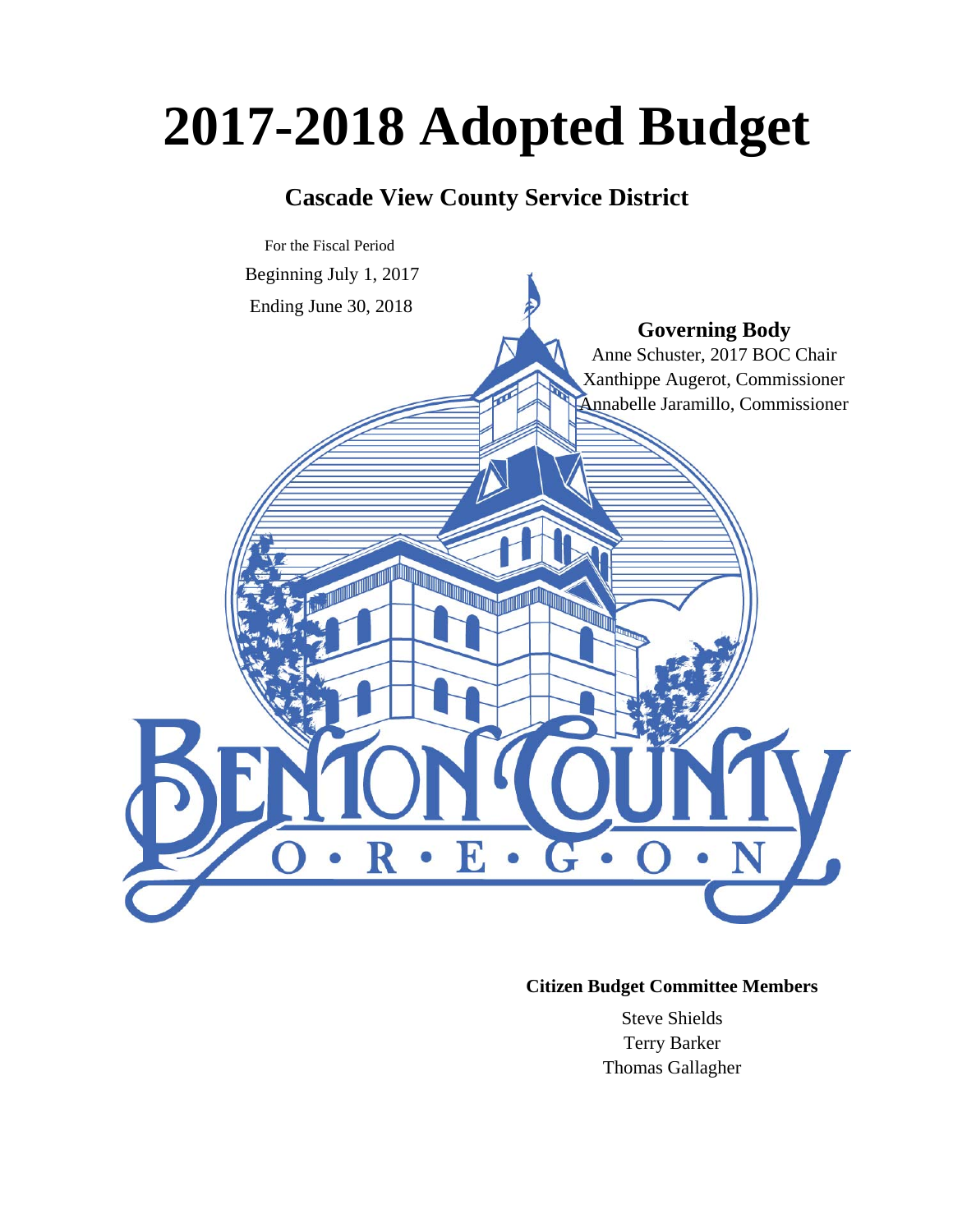# **Cascade View County Service District**

**ADMINISTRATION:** Benton County Public Works **DIRECTOR:** Josh Wheeler, P.E. **FACILITIES MANAGER:** Bob Tessmer **OFFICE LOCATION:** Public Works, 360 SW Avery, Corvallis **TELEPHONE:** 541-766-6821 **INTERNET ADDRESS: HTTP://WWW.CO.BENTON.OR.US/PW/UTILITIES/CASCADE.PHP**

#### **DISTRICT OVERVIEW:**

To operate a successful and efficient system within the requirements of the Oregon Water Resources Division, the Subdivision Water Management Plan, and operating ordinances.

To provide operation and maintenance of a community water system in the Cascade View Subdivision approximately 5 miles North of Corvallis. The water system was designed to serve a subdivision of 44 lots and 16 off-site connections if requested.

The district was organized as a condition of sub-division development to operate a water system and monitor water usage.

The district is a separate municipal entity from the County but by law the Governing Body is the Benton County Board of Commissioners. Daily operations of the district are delegated to the Facilities & Utilities Division of the County Public Works Department. The County Financial Services department coordinates the budget process and provides treasury management and other financial services. Public Works manages the billing and daily accounting processes. The county is reimbursed from district funds for administrative expenses.

The district's water system was designed to serve 44 lots and up to 16 off-site connections. Currently, the District serves 49 customers. An advisory committee reviews district operations and makes recommendations to the governing body on issues and rates.



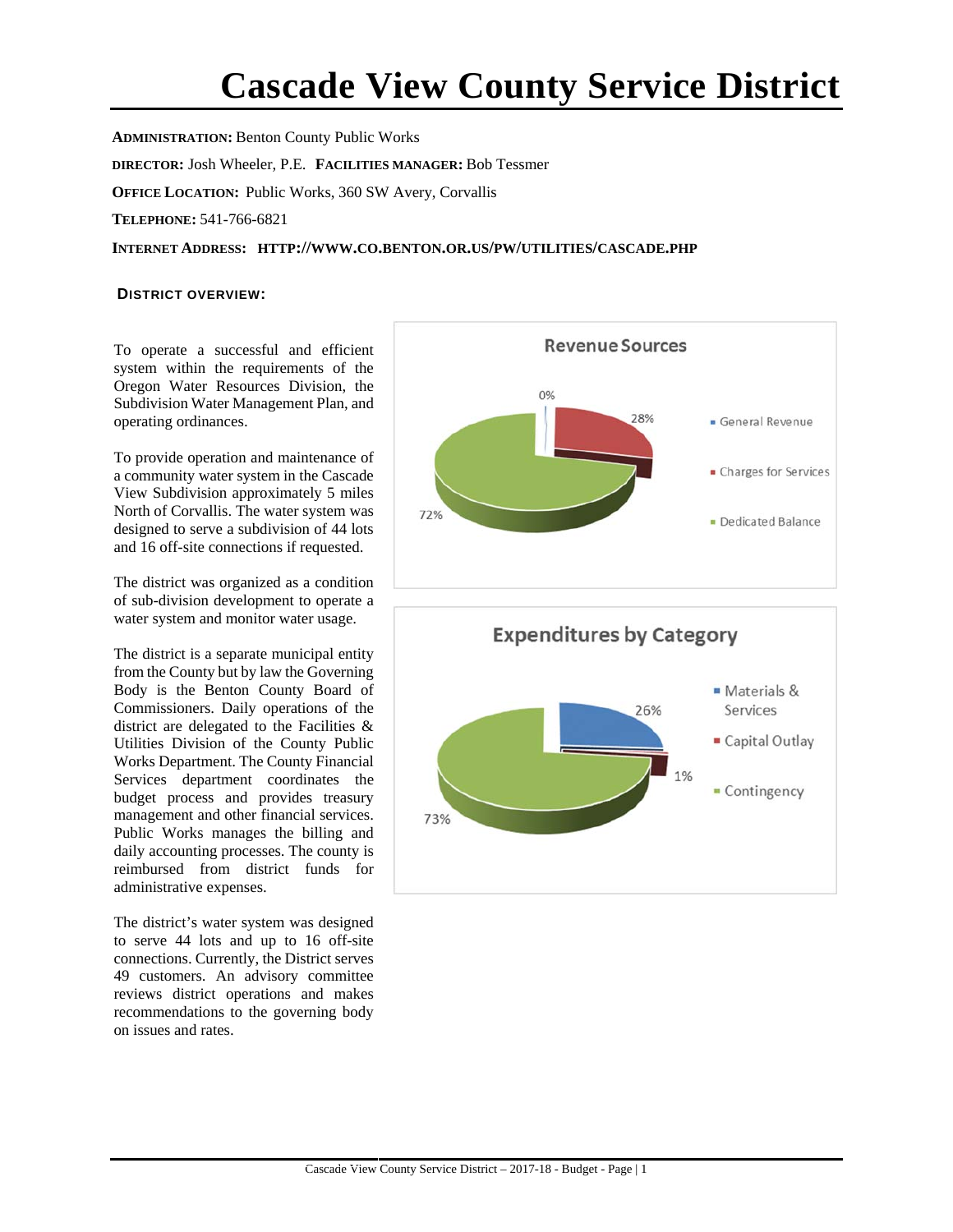Budget Summary – All Cost Centers

| Category Title                        | 2014-15<br>Actual        | 2015-16<br>Actual        | 2016-17<br>Adopted       | 2016-17<br>Adj. Adopted  | 2017-18<br><b>Budget</b> |
|---------------------------------------|--------------------------|--------------------------|--------------------------|--------------------------|--------------------------|
| General Revenues                      | 681                      | 550                      | 500                      | 500                      | 500                      |
| Charges for Service                   | 35,790                   | 33,521                   | 35,500                   | 35,500                   | 35,000                   |
| Operating Grants/Contributions        |                          |                          |                          |                          |                          |
| Capital Grants/Contributions          |                          |                          |                          |                          |                          |
| Fund Transfers In                     |                          |                          |                          |                          |                          |
| Loans                                 |                          |                          |                          |                          |                          |
| Current Program Income                | 36,471                   | 34,071                   | 36,000                   | 36,000                   | 35,500                   |
| <b>Unrestricted Beginning Balance</b> |                          |                          |                          |                          |                          |
| Dedicated Beginning Balance           | 62,643                   | 74,161                   | 80,000                   | 80,000                   | 89,000                   |
| <b>Beginning Balances</b>             | 62,643                   | 74,161                   | 80,000                   | 80,000                   | 89,000                   |
| <b>Total Resources</b>                | 99,114                   | 108,232                  | 116,000                  | 116,000                  | 124,500                  |
| Personnel Services                    |                          |                          |                          |                          |                          |
| Materials & Services                  | 24,952                   | 27,083                   | 37,834                   | 37,834                   | 32,290                   |
| Capital Outlay                        |                          |                          | 2,000                    | 2,000                    | 1,000                    |
| Other: Fund Transfers Out             |                          |                          |                          |                          |                          |
| Other: Loans                          |                          |                          |                          |                          |                          |
| Other: Debt Service                   |                          |                          |                          |                          |                          |
| Expenditures                          | 24,952                   | 27,083                   | 39,834                   | 39,834                   | 33,290                   |
| Other: Contingency                    |                          |                          | 76,166                   | 76,166                   | 91,210                   |
| Other: Debt Reserve                   |                          |                          |                          |                          |                          |
| Other: Unappropriated Balance         |                          |                          |                          |                          |                          |
| Reserves                              |                          |                          | 76,166                   | 76,166                   | 91,210                   |
| <b>Total Budget</b>                   | 24,952                   | 27,083                   | 116,000                  | 116,000                  | 124,500                  |
| Surplus / (Deficit) of Fund           |                          |                          |                          |                          |                          |
| Resources to Expenditures             | 74,162                   | 81,149                   |                          | $\overline{\phantom{0}}$ |                          |
| Full-Time-Equivalent (FTE)            |                          |                          |                          |                          |                          |
| Regular                               |                          |                          |                          |                          |                          |
| Temporary                             |                          |                          |                          |                          |                          |
| Total                                 | $\overline{\phantom{a}}$ | $\overline{\phantom{0}}$ | $\overline{\phantom{0}}$ | $\qquad \qquad -$        |                          |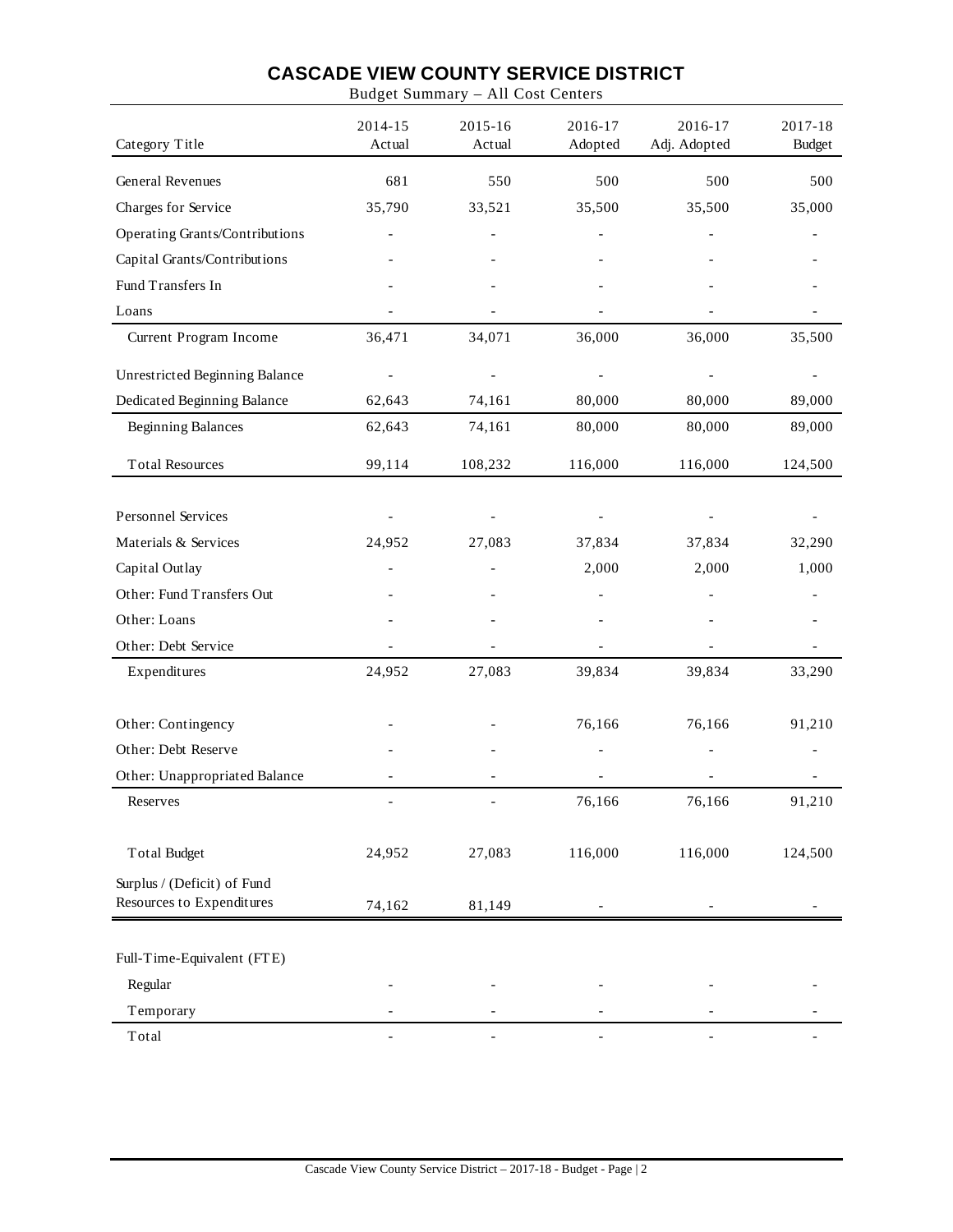District Statement

The annual budget covers the fiscal year beginning July 1, 2017 and ending June 30, 2018.

The budget was built on the assumption of no increase or changes in rates or charges. The district has no personnel. All services and support are provided by county operating departments as discussed above.

The district is in good financial condition. General revenues are the interest earnings on idle cash. For the past several years, low interest rates have resulted in low earnings relative to reserve balances.

#### **Key Goals & Measures:**

| Description, Definition and Discussion                                                                                                                                                                                                      | Actual     | Actual     | Goal/Estimate |
|---------------------------------------------------------------------------------------------------------------------------------------------------------------------------------------------------------------------------------------------|------------|------------|---------------|
|                                                                                                                                                                                                                                             | FY 2014-15 | FY 2015-16 | $2016 - 17$   |
| <b>Goal:</b> Maintain a total dedicated fund balance to fund future<br>capital improvements, major maintenance and emergency<br>repairs<br><b>Measure:</b> % of $$50,000$ goal<br><b>Strategic Intent Relationship: Proactive Community</b> | 150%       | 160%       | 162%          |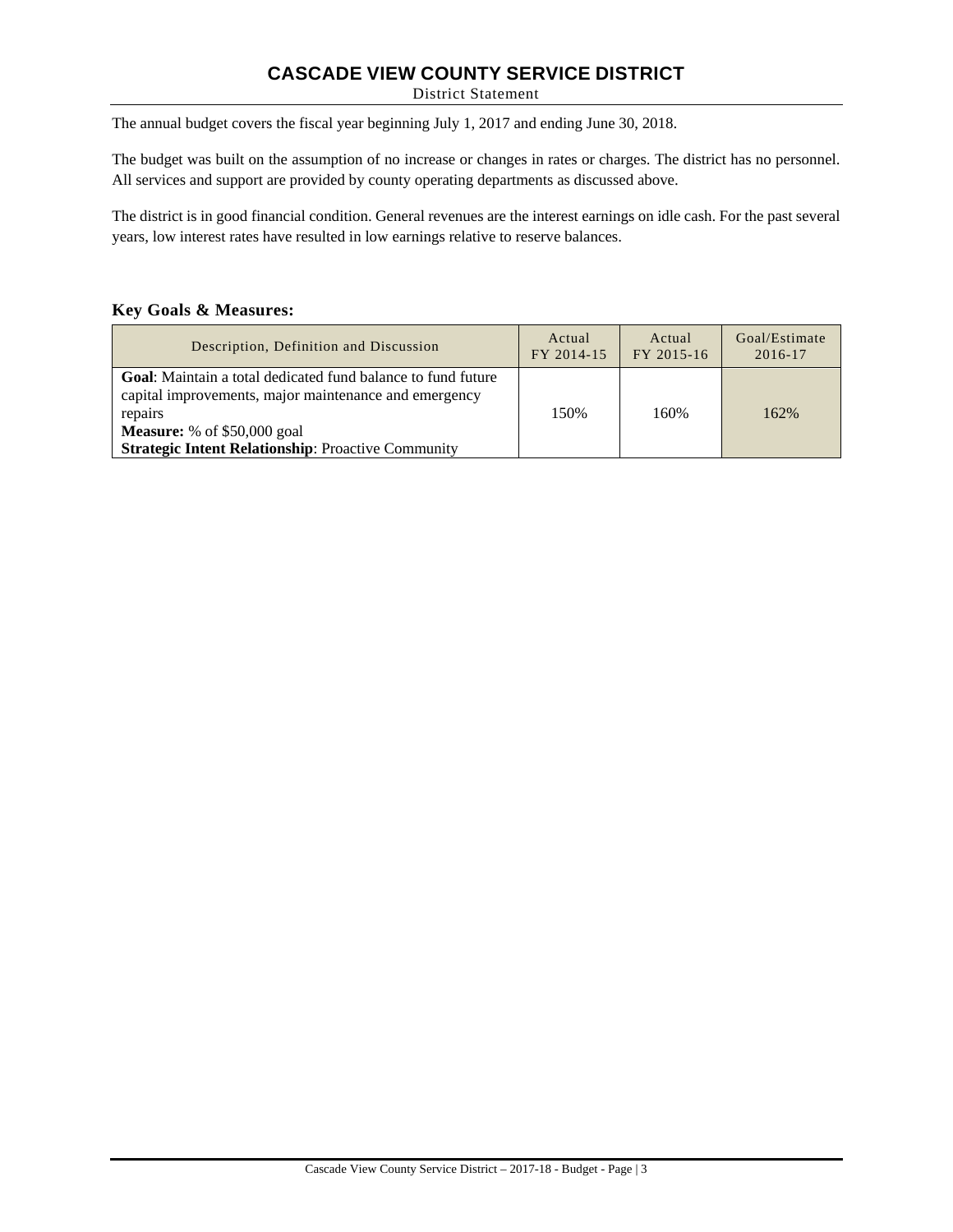|                               | 2014-15 | $2015 - 16$              | 2016-17 | 2016-17      | 2017-18                  | % Change Over |
|-------------------------------|---------|--------------------------|---------|--------------|--------------------------|---------------|
| Category Title                | Actual  | Actual                   | Adopted | Adj. Adopted | <b>Budget</b>            | Adj. Adopted  |
|                               |         |                          |         |              |                          |               |
| <b>General Revenues</b>       | 681     | 550                      | 500     | ۰            | 500                      | 0.0%          |
| Charges for Services          | 32,777  | 30,616                   | 32,500  |              | 32,000                   | 0.0%          |
| Dedicated Beginning Balance   | 31,155  | 40,211                   | 45,000  | 10,100       | 50,000                   | 395.0%        |
| <b>Total Resources</b>        | 64,613  | 71,377                   | 78,000  | 10,100       | 82,500                   | 716.8%        |
|                               |         |                          |         |              |                          |               |
| <b>Personnel Services</b>     |         |                          |         |              |                          | 0.0%          |
| <b>Materials and Services</b> | 24,401  | 27,958                   | 36,530  | 27,575       | 30,770                   | 11.6%         |
| Other: Contingency            | ۰       | $\overline{\phantom{m}}$ | 41,470  | 5,625        | 51,730                   | 819.6%        |
| Total Expenditures            | 24,401  | 27,958                   | 78,000  | 33,200       | 82,500                   | 148.5%        |
|                               |         |                          |         |              |                          |               |
| Regular                       | ۰       | ٠                        | ٠       | ۰            | $\overline{\phantom{a}}$ | 0.0%          |
| Temporary                     |         | $\overline{\phantom{a}}$ |         |              |                          | $0.0\%$       |
| Total                         |         | ٠                        |         |              |                          | 0.0%          |

Water System Operations

#### **Mission & Purpose:**

To operate a successful and efficient system within the requirements of the Oregon Water Resources Division, the Subdivision Water Management Plan, and operating ordinances. This budget supports the daily operating costs of the district including payments to Benton County for operations and administrative support services.

#### **Key Goals & Measures:**

| Description, Definition and Discussion                                                                                                                                                                                                                 | Actual<br>FY 2014-15 | Actual<br>FY 2015-16 | Goal/Estimate<br>2017-18 |
|--------------------------------------------------------------------------------------------------------------------------------------------------------------------------------------------------------------------------------------------------------|----------------------|----------------------|--------------------------|
| Goal: Maintain Zero violation status for water quality in<br>accordance with Oregon Water Resources requirements<br><b>Measure:</b> Numbers of violations annually<br><b>Strategic Intent Relationship: Service Excellence</b>                         | 0                    | $\Omega$             | $\Omega$                 |
| <b>Goal:</b> Minimize system loss through ongoing maintenance,<br>leak detection, and monitoring<br><b>Measure:</b> % loss as a difference between pumped and<br>distributed to customers<br><b>Strategic Intent Relationship: Proactive Community</b> | 15%                  | 11%                  | 10\%                     |
| Goal: Maintain accurate accounting of water distribution<br>through meter calibration and upgrades<br><b>Measure:</b> number of meters replaced<br><b>Strategic Intent Relationship: Service Excellence</b>                                            | $\mathfrak{D}$       | $\mathfrak{D}$       | 3                        |